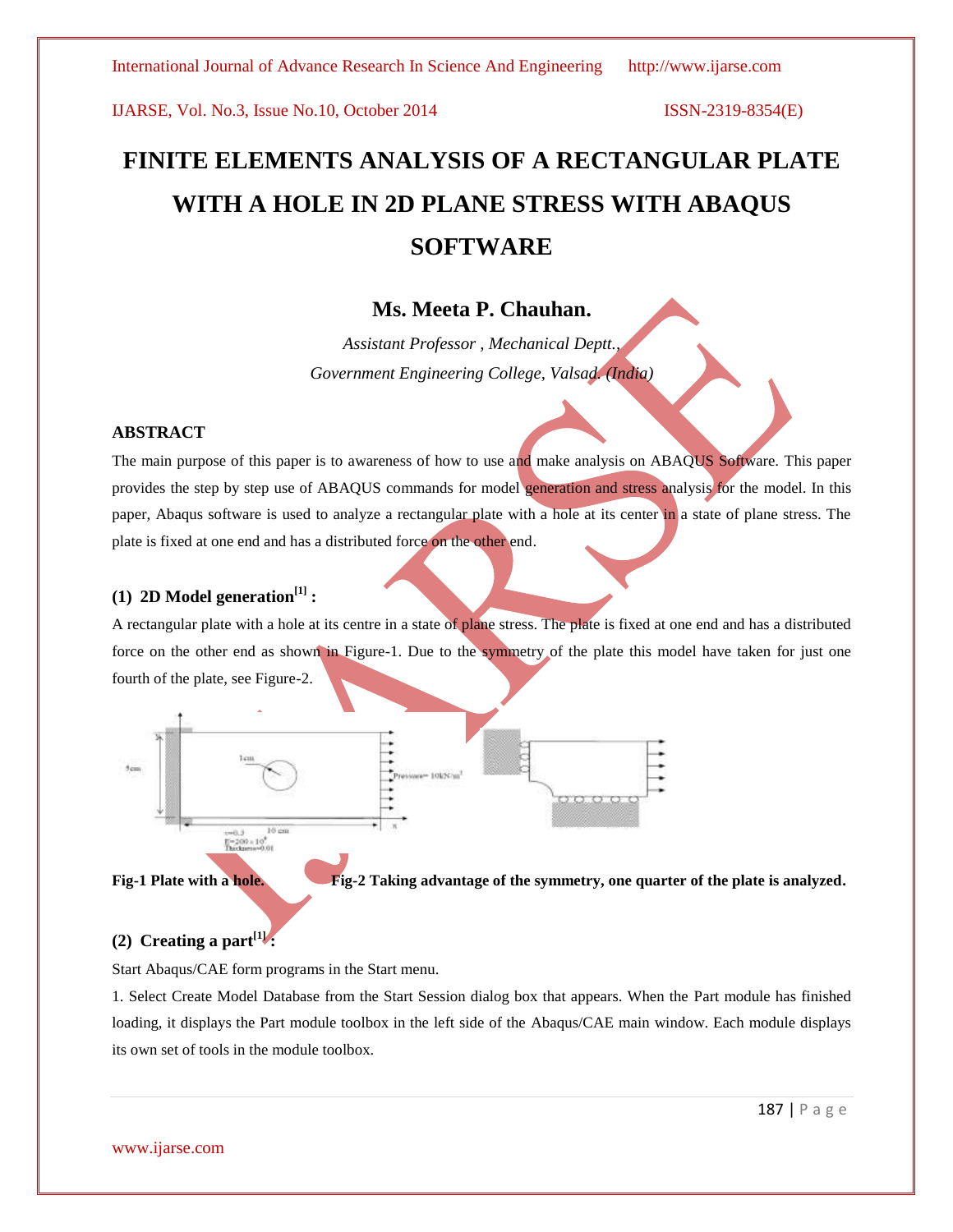2. From the main menu bar, select Part→Create to create a new part. The Create Part dialog box appears. You use the Create Part dialog box to name the part; to choose its modelling space, type, and base feature; and to set the approximate size. You can edit and rename a part after you create it, but you cannot change its modeling space, type, or base feature.

3. Name the part Plate. Choose a two-dimensional planar deformable body and a shell base feature.

- 4. In the Approximate size text field, type 20.
- 5. Click Continue to exit the Create Part dialog box.

6. Use the Create lines connected tool  $\mathcal{F}$  located in the upper left corner of the Sketcher toolbox to begin sketching the geometry of the plate. Create a line with the following coordinates:  $(1.0, 0.0)$ , and  $(5.0, 0.0)$ , then again use the create line connected tool to draw a line form $(5.0,0.0)$  to  $(5.0,2.0)$  again from point  $(5.0,2.0)$  to  $(0.0, 2.0)$  then from

 $(0.0, 2.0)$  to  $(0.0, 1.0)$  Finally, use the create arc: center and two points tool  $\binom{k}{k}$  to create an arc with a center  $(0.0, 0.0)$ and one point at  $(1.0, 0.0)$  and the other at  $(0.0, 1.0)$ . You will get the following geometry, see Figure

8. From the prompt area (near the bottom of the main window), click Done to exit the Sketcher.

9. Before you continue, save your model in a model database file.

1 From the main menu bar, select File→Save. The Save Model Database As dialog box appears.

2 Type a name for the new model database in the File Name field, and click OK.



### **Fig-3 The Plate Geometry**

You should always save your model database at regular intervals; Abaqus /CAE does not save your model database automatically.

### **(3) Creating a material[2] :**

The Property module is used to create a material and to define its properties. In this problem allthe members of the frame are made of steel and assumed to be linear elastic with Young's modulus of 200 GPa and Poisson's ratio of 0.3. Thus, you will create a single linear elastic material with these properties.

### **(4)** To define a material $^{[2]}$  :

1. In the Module list located under the toolbar, select Property to enter the Property module.The cursor changes to an hourglass while the Property module loads.

2. From the main menu bar, select Material→Create to create a new material. The Edit Material dialog box appears.

3. Name the material Steel.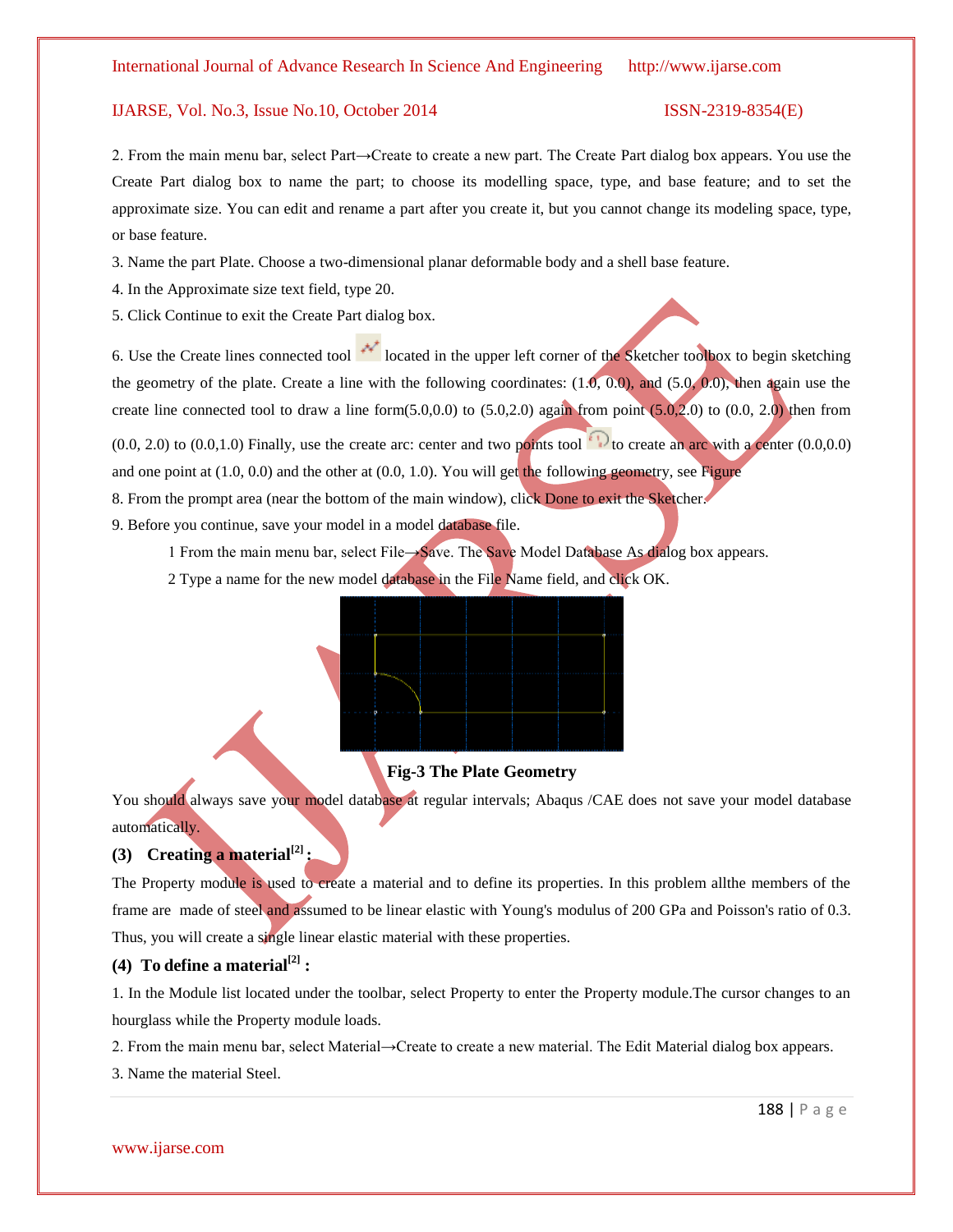4. From the material editor's menu bar, select Mechanical→Elasticity→Elastic. Abaqus/CAE displays the Elastic data form.

5. Type a value of 200.0E9 for Young's modulus and a value of 0.3 for Poisson's ratio in the respective fields. Use [Tab] or move the cursor to a new cell and click to move between cells.

6. Click OK to exit the material editor.

7. Now Save.

### **(5) Defining and assigning section properties[2] :**

The section properties of a model are defined by creating sections in the Property module. After the section is created, one of the following two methods to assign the section to the part in the current viewport can be used:

- You can simply select the region from the part and assign the section to the selected region, or
- You can use the Set toolset to create a homogeneous set containing the region and assign the section to the set.

### **(6) To define a plate section[3] :**

1. From the main menu bar, select Section→Create. The Create Section dialog box appears.

- 2. In the Create Section dialog box:
	- a. Name the section PlateSection.
	- b. In the Category list, select Solid.
	- c. In the Type list, select Homogeneous.
	- d. Click Continue. The Edit Section dialog box appears.

3. In the Edit Section dialog box:

- a. Accept the default selection of Steel for the Material associated with the section. If you had defined other materials, you could click the arrow next to the Material text box to see a list of available materials and to select the material of your choice.
- b. In the Plane stress/strain thickness field, enter a value of 0.01.
- c. Click OK.

You use the Assign menu in the Property module to assign the section Plate Section to the plate. To assign the section to the plate:

1. From the main menu bar, select Assign→Section. Abaqus/CAE displays prompts in the prompt area to guide you through the procedure.

2. Select the entire part as the region to which the section will be applied.

1 Click and hold left button of the mouse at the upper left-hand corner of the viewport.

2 Drag the mouse to create a box around the plate.

3 Release left mouse button. Abaqus/CAE highlights the entire plate.

3. Click right mouse button in the viewport or click Done in the prompt area to accept the selected geometry. The Assign Section dialog box appears containing a list of existing sections.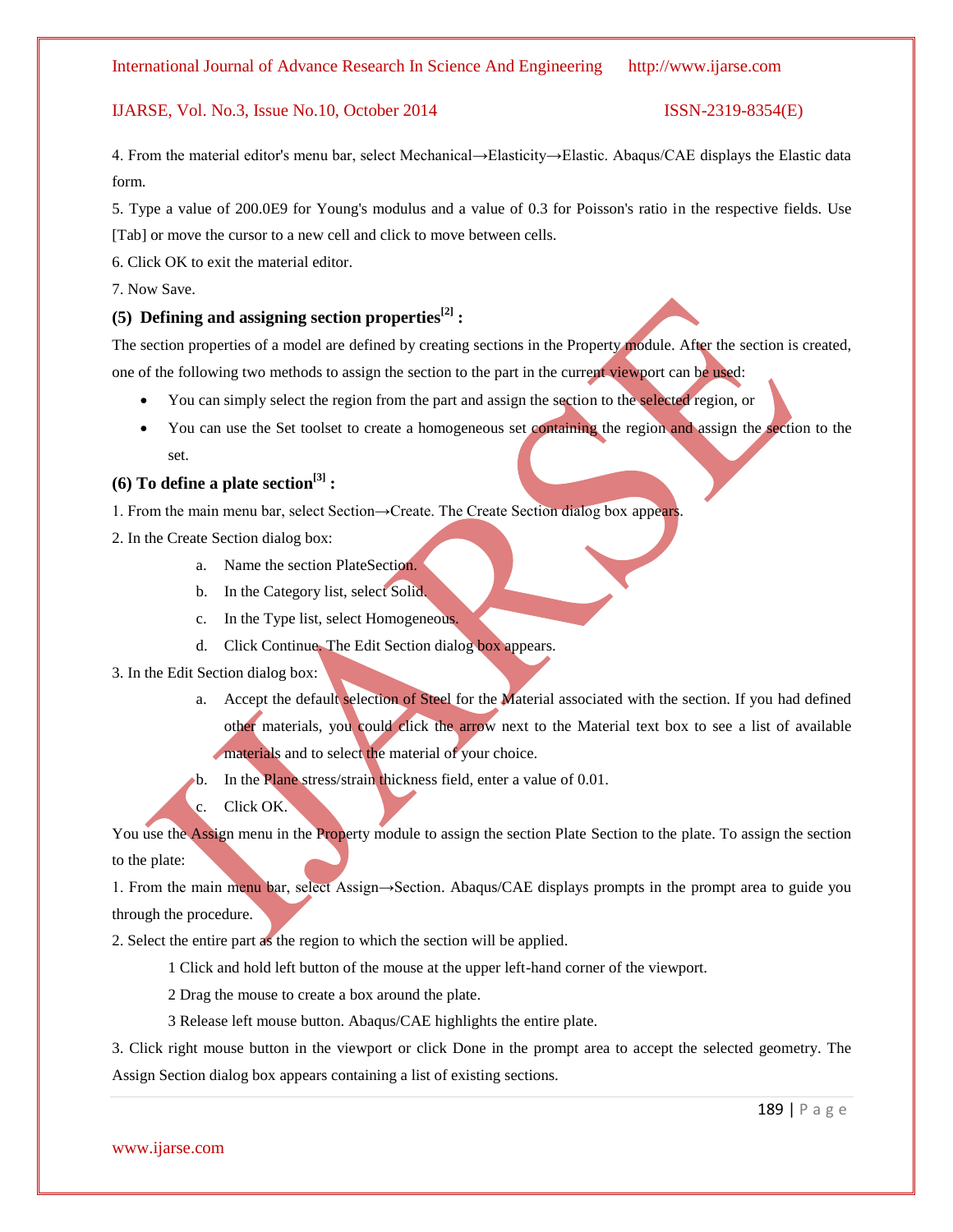4. Accept the default selection of Plate Section, and click OK.

In this model the left end of the plate is constrained completely and, thus, cannot move in any direction, but due to the

symmetry about the x and y axis's we will model one fourth of the plate, with the boundary conditions shown as in Figure 2. To apply boundary conditions to the plate: In the Module list located under the toolbar, click Load to enter the Load module.

Prescribed conditions, such as loads and boundary conditions, are step dependent, which means that you must specify the step or steps in which they become active. Now that you have defined the steps in the analysis, you can use the

# **(7) Defining the assembly[3] :**

In the Module list located under the toolbar, click Assembly to enter the Assembly module. The cursor changes to an hourglass while the Assembly module loads.

1. From the main menu bar, select Instance→Create. The Create Instance dialog box appears.

2. In the dialog box, Instance Type chose Independent (mesh on instance).

3. In the dialog box, select Plate and click OK.

## **(8) Configuring your analysis[3] :**

Now that the assembly has been created, you can move to the Step module to configure your analysis. In this simulation we are interested in the static response of the plate to a  $10 \text{ kN/m}$  pressure applied at the end of the plate, with the left-hand end fully constrained. This is a single event, so only a single analysis step is needed for the simulation. Thus, the analysis will consist of two steps:

- An initial step, in which you will apply boundary conditions that constrain the end of the plate.
- An analysis step, in which you will apply a distributed load at the other end of the plate. Abaqus/CAE generates the initial step automatically, but you must use the Step module to create the analysis step yourself. The Step module also allows you to request output for any steps in the analysis.

1. In the Module list located under the toolbar, click Step to enter the Step module.

2. From the main menu bar, select Step→Create to create a step. The Create Step dialog box appears with a list of all the general procedures and a default step name of Step-1.

3. Change the step name to Apply pressure.

Load module to define prescribed conditions.

- 4. Select general as the Procedure type.
- 5. From the list of available, select Static, General and click Continue.
- 6. The Basic tab is selected by default. In the Description field, type 10 kN/m2 distributed load.
- 7. Click the Other tab to see its contents; you can accept the default values provided for the step.
- 8. Click OK to create the step and to exit the Edit Step dialog box.

**(9) Applying boundary conditions and loads to the model[1][3] :**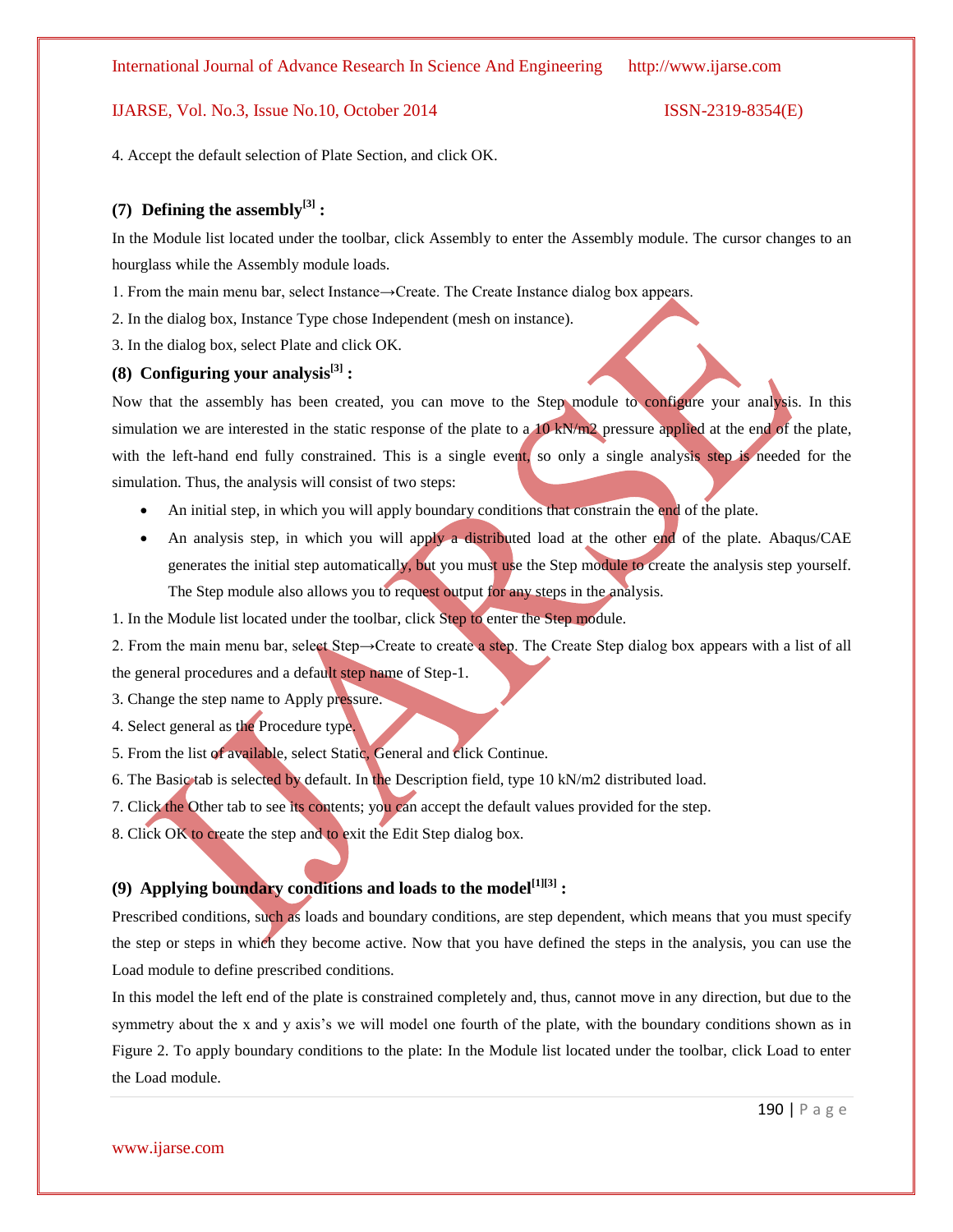### International Journal of Advance Research In Science And Engineering http://www.ijarse.com

### IJARSE, Vol. No.3, Issue No.10, October 2014 ISSN-2319-8354(E)

2. From the main menu bar, select BC→Create. The Create Boundary Condition dialog box appears.

3. In the Create Boundary Condition dialog box:

- a. Name the boundary condition FixedY.
- b. From the list of steps, select Initial as the step in which the boundary condition will be activated. All the mechanical boundary conditions specified in the Initial step must have zero magnitudes. This condition is enforced automatically by Abaqus/CAE.
- c. In the Category list, accept Mechanical as the default category selection.
- d. In the Types for Selected Step list, select Displacement/Rotation, and click Continue.

Abaqus/CAE displays prompts in the prompt area to guide you through the procedure. For example, you are asked to select the region to which the boundary condition will be applied. To apply a prescribed condition to a region, you can either select the region directly in the viewport or apply the condition to an existing set (a set is a named region of a model). Sets are a convenient tool that can be used to manage large complicated models. In this simple model you will not make use of sets.

4. In the viewport, select the edge at the bottom of the plate as the region to which the boundary condition will be applied.

5. Click mouse's right button in the viewport or click Done in the prompt area to indicate that you have finished selecting regions. The Edit Boundary Condition dialog box appears. When you are defining a boundary condition in the initial step, all available degrees of freedom are unconstrained by default.

6. In the dialog box:

- a. Toggle on U2 since all translational degrees of freedom need to be constrained.
- b. Click OK to create the boundary condition and to close the dialog box.Abaqus/CAE displays arrowheads at the vertex to indicate the constrained degrees of freedom.

7. Repeat steps 2-6 but this time chose the left edge of the plate and in the dialog box toggle on the U1 degree of freedom. Now that you have constrained the plate, you can apply a load to the other end of the plate. In this simulation a distributed force of 10 kN/m2 is applied in the negative 2-direction to the right end of the plate; the load is applied during the static, general step you created in the Step module. To apply a distributed force to the plate:

- a. From the main menu bar, select Load→Manager. The Load Manager appears.
- b. At the bottom of the Load Manager, click Create. The Create Load dialog box appears.
- c. In the Create Load dialog box:
	- Name the load Pressure.
	- From the list of steps, select Apply pressure as the step in which the load will be applied.
	- In the Category list, accept Mechanical as the default category selection.
	- In the Types for Selected Step list, select Pressure.
	- Click Continue.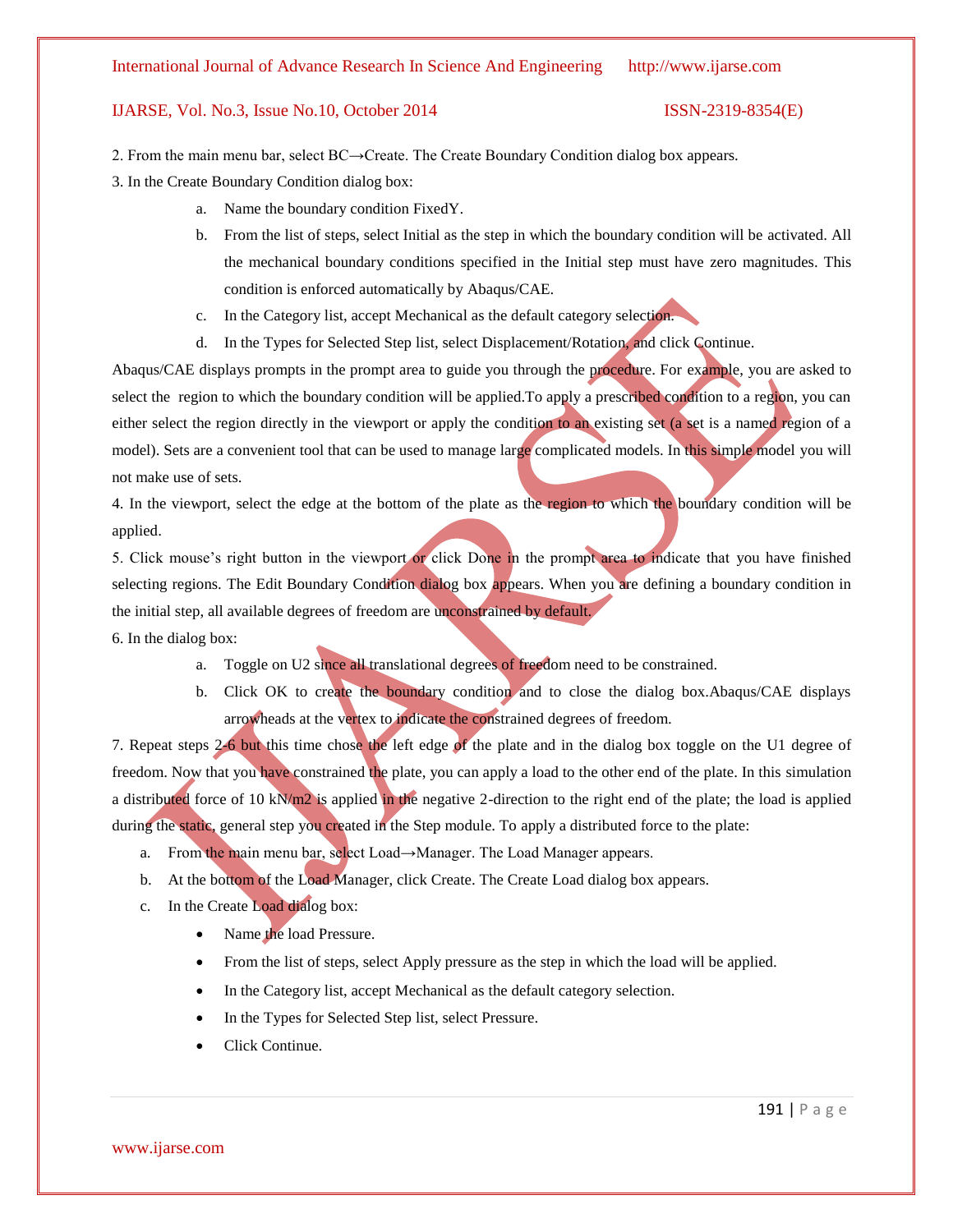Abaqus/CAE displays prompts in the prompt area to guide you through the procedure. You are asked to select a region to which the load will be applied. As with boundary conditions,the region to which the load will be applied can be selected either directly in the viewport or from a list of existing sets. As before, you will select the region directly in the viewport.

8. In the viewport, select the right edge of the plate as the region where the load will be applied.

9. Click mouse's right button in the viewport or click Done in the prompt area to indicate that you have finished selecting regions. The Edit Load dialog box appears.

10. In the dialog box:

- Enter a magnitude of -10000.
- Click OK to create the load and to close the dialog box.

11. Examine the Load Manager and note that the new load is Created (activated) in the analysis step Apply pressure. 12. Click Dismiss to close the Load Manager. You will then get a shape similar to Figure



### **Fig-4 The Plate With The Boundary Conditions And The Applied Force.**

### **(10) Meshing[1] :**

You use the Mesh module to generate the finite element mesh. You can choose the meshing technique that Abaqus/CAE will use to create the mesh, the element shape, and the element type. The default meshing technique assigned to the model is indicated by the color of the model that is displayed when you enter the Mesh module; if Abaqus/CAE displays the model in orange,it cannot be meshed without assistance from you. In this section you will assign a particular Abaqus element type to the model. Although you will assign the element type now, you could also wait until after the mesh has been created. Plane stress elements will be used to model the plate. To assign an Abaqus element type:

1. In the Module list located under the toolbar, click Mesh to enter the Mesh module.

2. Above the viewer click on Part, which should unclick assemply.

3. From the main menu bar, select Mesh→Element Type.

4. In the viewport, select the entire frame as the region to be assigned an element type. In the prompt area, click Done when you are finished. The Element Type dialog box appears.

5. In the dialog box, select the following:

- Standard as the Element Library selection (the default).
- Linear as the Geometric Order (the default).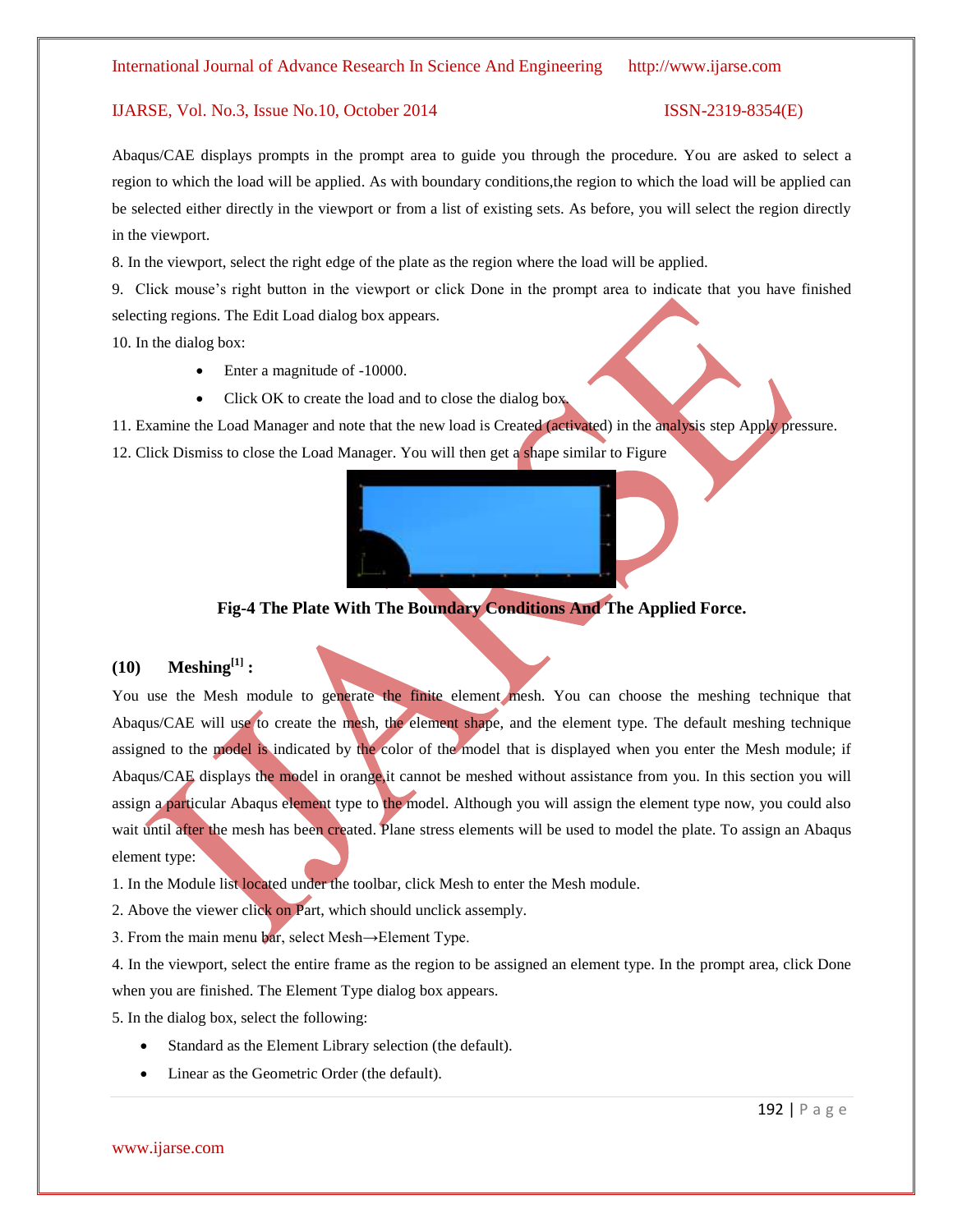### International Journal of Advance Research In Science And Engineering http://www.ijarse.com

### IJARSE, Vol. No.3, Issue No.10, October 2014 ISSN-2319-8354(E)

- Plane stress as the Family of elements.
- Unclick the reduced integration box (make sure you NEVER use "reduced integration").

6. In the lower portion of the dialog box, examine the element shape options. A brief description of the default element selection is available at the bottom of each tabbed page.

7. Click OK to assign the element type and to close the dialog box.

8. In the prompt area, click Done to end the procedure.



**Fig-5 The Meshed Plate With.**

We can now create the mesh. Basic meshing is a two-stage operation: first you seed the edges of the part instance, and then you mesh the part instance. You select the number of seeds based on the desired element size or on the number of elements that you want along an edge, and Abaqus/CAE places the nodes of the mesh at the seeds whenever possible. To seed and mesh the model:

1. From the main menu bar, select Seed→Instance to seed the part instance. Note: You can gain more control of the resulting mesh by seeding each edge of the part instance individually, but it is not necessary for this example. The prompt area displays the default element size that Abaqus/CAE will use to seed the part instance. This default element size is based on the size of the part instance. A relatively large seed value will be used so that only one element will be created per region.

- 2. In the prompt area, specify an element size of 1.0, and press Enter.
- 3. Accept the seeding.

4. From the main menu bar, select Mesh→Instance to mesh the part instance.

5. From the buttons in the prompt area, click Yes to confirm that you want to mesh the part instance. You will get a meshed geometry as shown in Figure 5.You can delete the mesh by going back to mesh in the main menu bar→delete instance mesh then repeat the seed and mesh steps again with another seed or with other elements.A very coarse mesh has been shown here for illustration. You will need a much finer mesh foraccurate results.



**Fig-6 The Plate With A Fine Mesh**

so you can chose to change the element type for finer mesh as follow.

From the Mesh module go again to Mesh in the main menu bar→Delete instance mesh.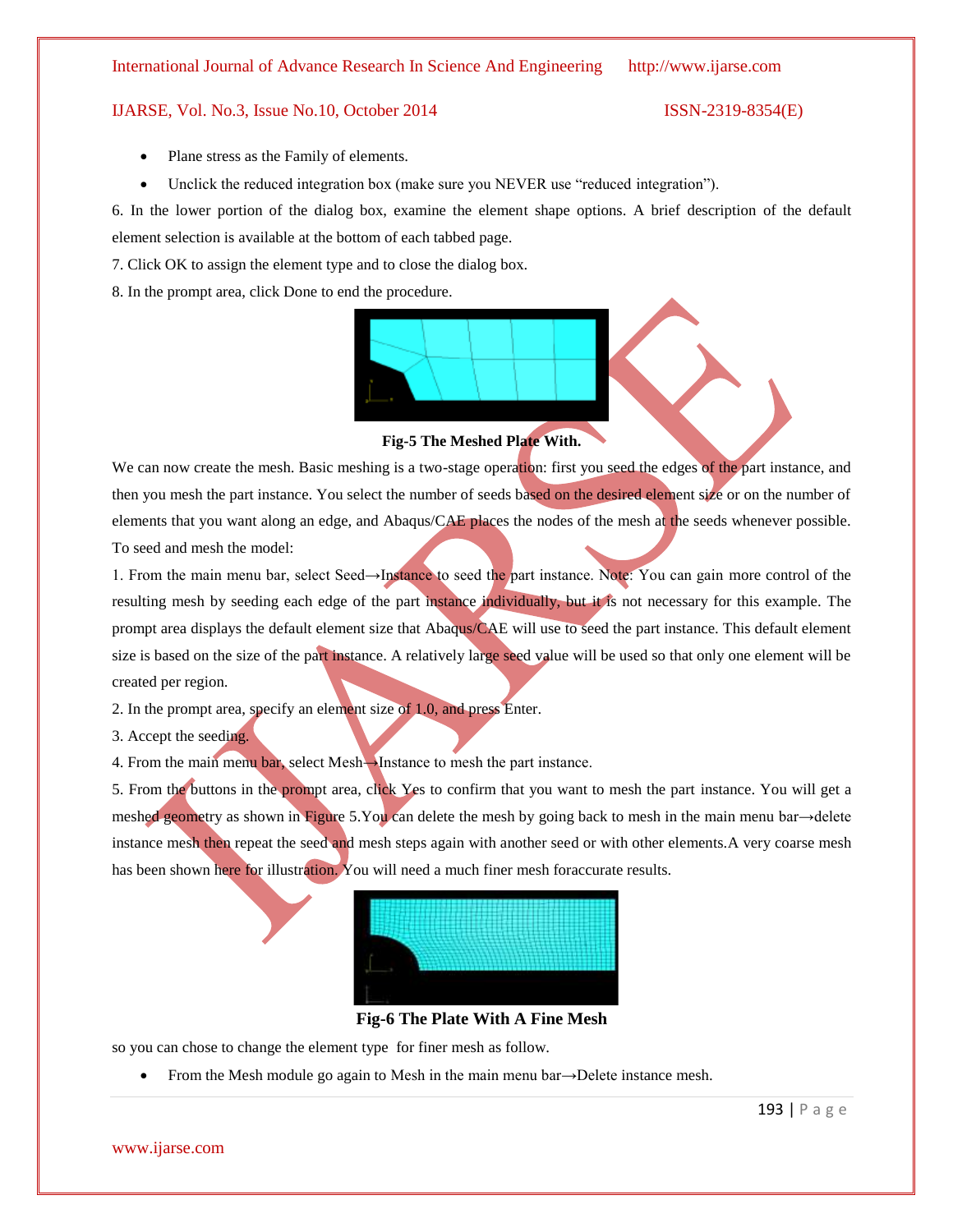From the Mesh→Controls, you will get the Mesh Controls dialog box. You can choose between different types of meshing elements, for example choose the Tri and accept the Default features.Then go back to Element type in the Mesh in the main menu bar, and choose in the Geometric order a Quadratic instead of the linear,Plate mesh with 6-node triangular elements will get 6 node triangular elements (with linear you will have 3-node triangular elements). You will get a mesh of 6-nodes triangular elements,see Figure-7 Abaqus/CAE offers a variety of meshing techniques to mesh models of different topologies. The different meshing techniques provide varying levels of automation and user control.



### **Fig-7 Plate Mesh with 6-Node Triangular Elements**

The following three types of mesh generation techniques are available:

Structured meshing applies pre-established mesh patterns to particular model topologies. Complex models, however, must generally be partitioned into simpler regions to use this technique. Swept meshing extrudes an internally generated mesh along a sweep path or revolves it around an axis of revolution. Like structured meshing, swept meshing is limited to models with specific

topologies and geometries. Free meshing is the most flexible meshing technique. It uses no pre-established mesh patterns and can be applied to almost any model shape.

# **(11) Creating ananalysis job[1][3][4][5] :**

In the Module list located under the toolbar, click Job to enter the Job module.

1. From the main menu bar, select Job→Manager. The Job Manager appears. When you are finished defining your job, the Job Manager will display a list of your jobs, the model associated with each job, the type of analysis, and the status of the job.

2. In the Job Manager, click Create. The Create Job dialog box appears with a list of the models in the model database.

3. Name the job Plate, and click Continue. The Edit Job dialog box appears.

4. In the Description field, type two-dimensional plane stress problem or similar.

5. In the Submission tabbed page, select Data check as the Job Type. Click OK to accept all other default job settings in the job editor and to close the dialog box.

# $(12)$  **Checking the model**<sup>[1]</sup> **:**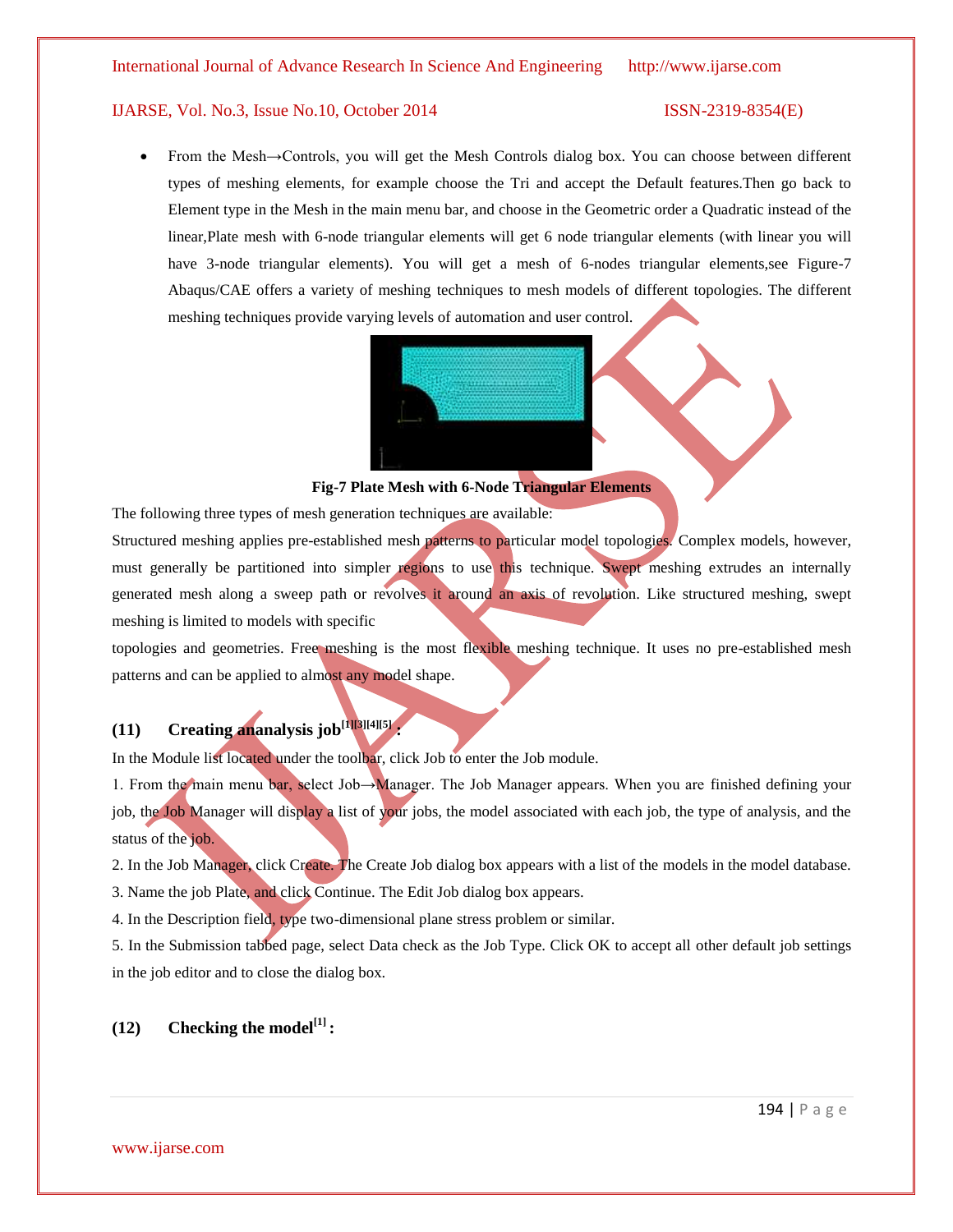Having generated the model for this simulation, you are ready to run the analysis. Unfortunately, it is possible to have errors in the model because of incorrect or missing data. You should perform a data check analysis first before running the simulation. To run a data check analysis:

1. Make sure that the Job Type is set to Data check. From the buttons on the right edge of the Job Manager, click Submit to submit your job for analysis. After you submit your job, the information in the Status column updates to indicate the job's status. The Status column for the overhead hoist problem shows one of the following:

- None while the analysis input file is being generated.
- Submitted while the job is being submitted for analysis.
- Running while Abaqus analyzes the model.
- Completed when the analysis is complete, and the output has been written to the output database.

Aborted if Abaqus/CAE finds a problem with the input file or the analysis and aborts the analysis. In addition, Abaqus/CAE reports the problem in the message area.

2. From the buttons on the right edge of the Job Manager, click Monitor to open the job monitor dialog box once the job is submitted. The top half of the dialog box displays the information available in the status (\*.sta) file that Abaqus creates for the analysis. This file contains a brief summary of the progress of an analysis and is described in "Output," Section

- Errors and Warnings tabs to display the first ten errors or the first ten warnings that appear in the data (\*.dat) and message (\*.msg) files. If a particular region of the model is causing the error or warning, a node or element set will be created automatically that contains that region. The name of the node or element set appears with the error or warning message, and you can view the set using display groups in the Visualization module. It will not be possible to perform the analysis until the causes of any error messages are corrected. In addition, you should always investigate the reason for any warning messages to determine whether corrective action is needed or whether such messages can be ignored safely. If more than ten errors or warnings are encountered, information regarding the additional errors and warnings can be obtained from the printed output files themselves.
- Output tab to display a record of each output data entry as it is written to the output database.

### **(13) Postprocessing with Abaqus/CAE[1] :**

When the job completes successfully, you are ready to view the results of the analysis with the Visualization module. From the buttons on the right edge of the Job Manager, click Results. Abaqus/CAE loads the Visualization module, opens the output database created by the job, and displays a fast plot of the model. A fast plot is a basic representation of the undeformed model

shape and is an indication that you have opened the desired file. Alternatively, you can click Visualization in the Module list located under the toolbar, select File→Open, select Plate.odb from the list of available output database files, and click OK.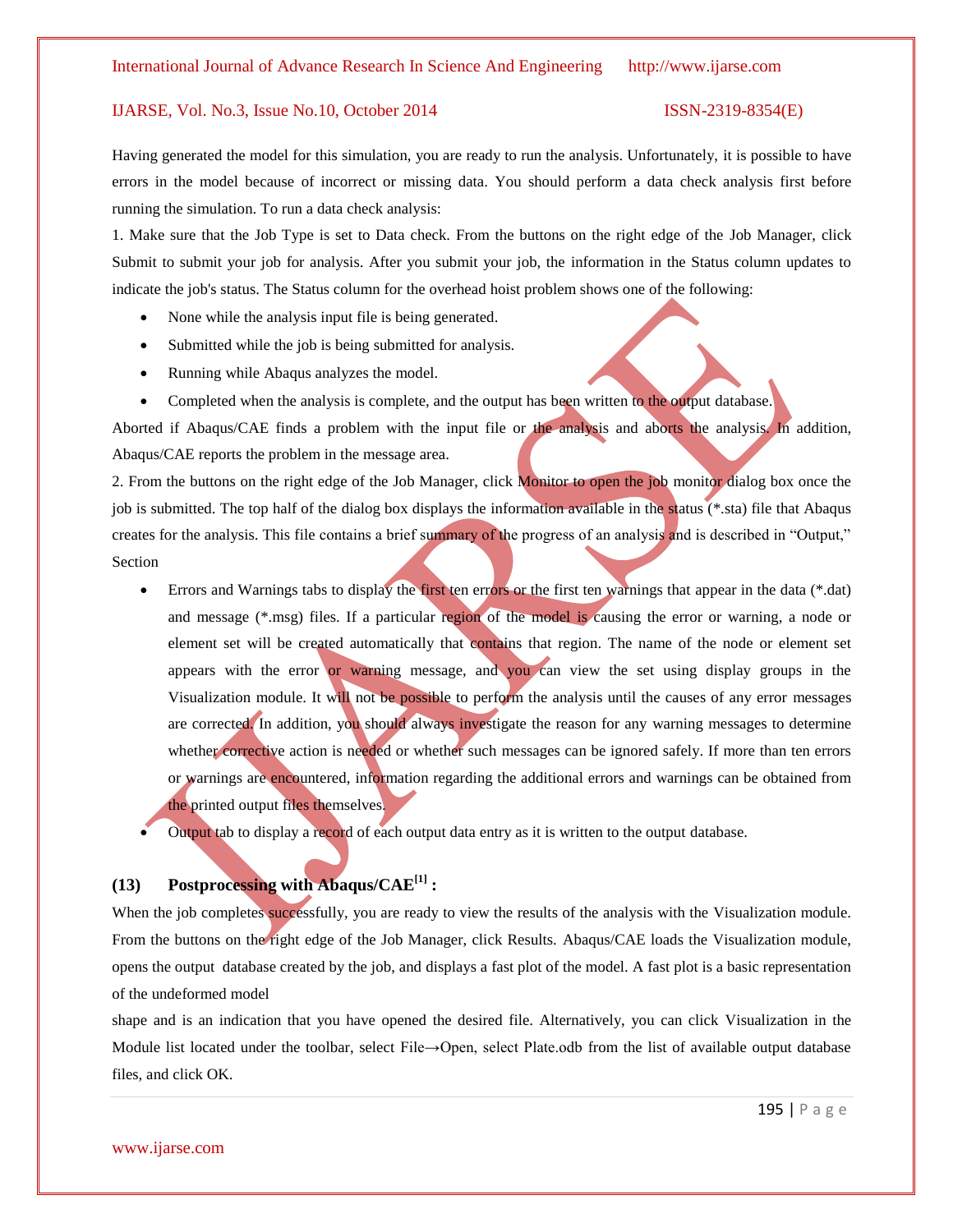

### **Fig-8 Deformed Model Shape**

You can suppress the display of and customize the title block, state block, and view orientation triad by selecting Viewport→Viewport Annotation Options from the main menu bar From the main menu bar, select Plot→Undeformed

Shape; or use the tool in the toolbox to displays the undeformed model shape. From the main menu bar, select

Plot→Deformed Shape;or use the **tool** in the toolbox to displays the deformed model shape. You should see something like on Figure Generating solution contours.

To generate a contour of the stress S11, follow the following steps:

1. From Results in main menu bar select "Field output".

2. In the Primary Variable tabbed page of the Field Output dialog box, choose "at integration points" for "List only variables with results". Choose Variable name as "S" which corresponds to "stress components at integration points" and choose S11 for Component.

3. Click Apply to plot the corresponding stress contour (Figure 9). Note that stresses and strains are computed most accurately at the integration points and the displacements are computed at the nodal points.



# **Fig-9 Contour Plot of the S11 Component of the Stress in the Plate (14) Generating report of Field Outputs[1][3][5] :**

Abaqus/CAE allows you to write data to a text file (\*.rpt) in a tabular format. This feature is a convenient alternative to writing tabular output to the data (\*.dat) file. Output generated this way has many uses; for example, it can be used in written reports. In this problem you will generate a report containing the element stress S11 and the element strain energies. To generate field data reports:

1. From the main menu bar, select Report→Field Output.

2. If you want to write the values of S11 into a report, then click on "Report" in the main menu bar and then on "Field output". In the Report Field Output dialog box, choose the Variable tab check S11 within S:Stress components. In the Setup tabbed page, name the report Plate.rpt. You can place this file in your own directory by choosing it using the